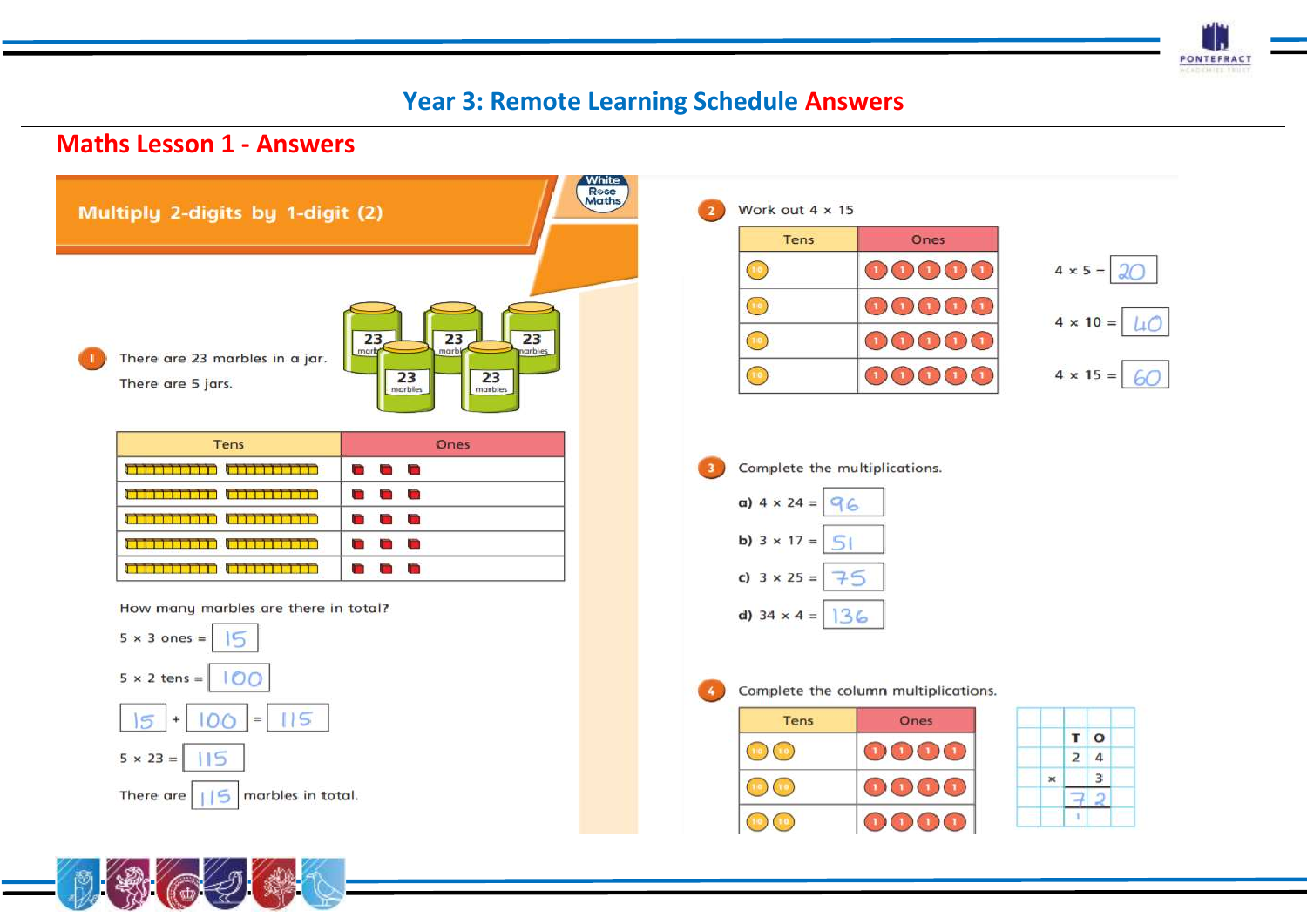

| <b>Tens</b> | Ones |
|-------------|------|
|             |      |
|             |      |
|             |      |
|             |      |

|   | П |
|---|---|
|   | 5 |
|   |   |
|   |   |
| ٠ |   |

Work out the multiplications.

 $a)$  25  $\times$  5

5

c)  $5 \times 26$ 





b)  $35 \times 6$ 



Tommy works out  $37 \times 2$ 





What mistake has Tommy made? Work out the correct answer.

Find the missing numbers.

Here are some digit cards.



a) Use the digit cards to create a multiplication and work out the answer.



- b) Work with a partner to find calculations that have:
	- · an odd product
	- · an even product
	- an exchange in the ones column
	- . an exchange in the ones and tens columns.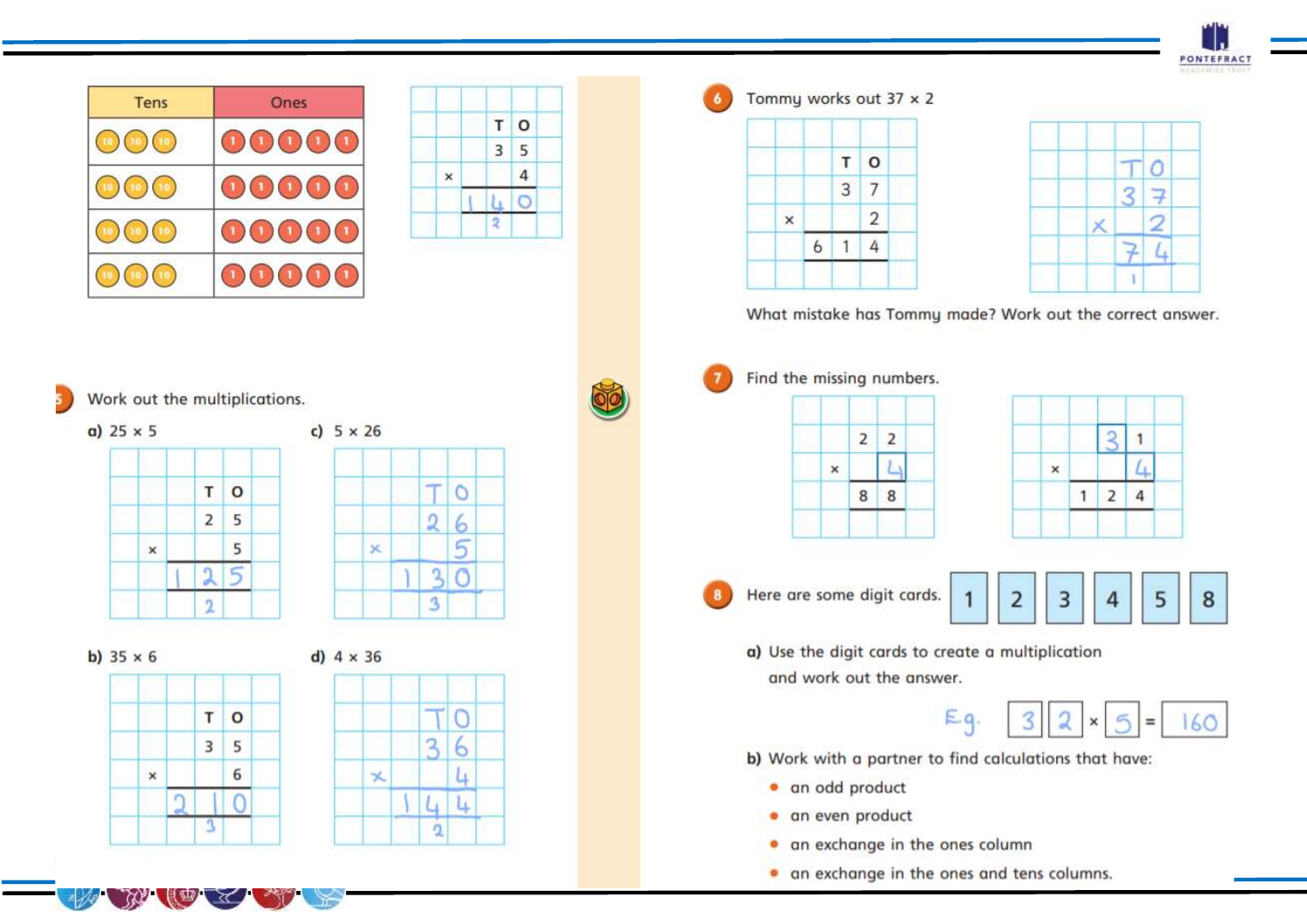

# **Maths Lesson 2 - Answers**

| Divide 2-digits by 1-digit (1)                                                                                                                           |                                         | White<br>Rose<br>Maths |
|----------------------------------------------------------------------------------------------------------------------------------------------------------|-----------------------------------------|------------------------|
| There are 84 pencils to be shared equally into 4 pots.<br>10<br>10<br>10<br>a) Draw the pencils on the place value chart to show how<br>they are shared. |                                         |                        |
| Tens<br>IO<br>10<br>IO<br>10<br>10<br>IÒ.                                                                                                                | <b>Ones</b><br>û                        |                        |
| <b>IO</b><br> O <br>b) Complete the number sentences.<br>8 tens $+4=$<br>tens<br>$84 + 4 =$<br>c) How many pencils are in each pot?                      | 4 ones $+4=$<br>one<br>$\mathfrak{D}^+$ |                        |
| Use a place value chart to work out the calculations.<br>$a)$ 39 + 3 =                                                                                   | b) $68 + 2 = 34$                        |                        |

Amir solves  $48 \div 2$  on a place value chart.

| Tens | Ories |
|------|-------|
|      |       |
|      |       |

Complete the part-whole model to show what Amir has done.



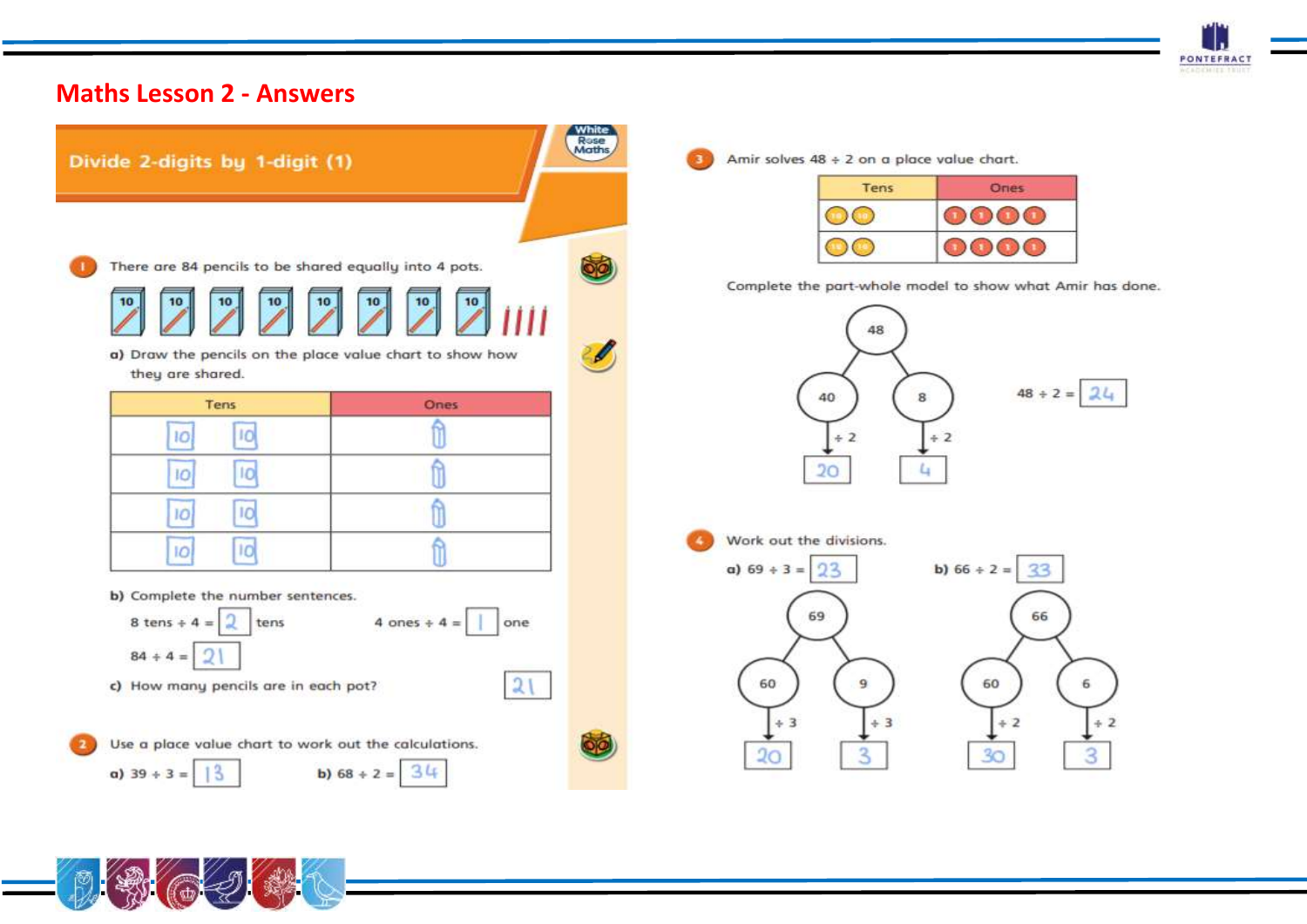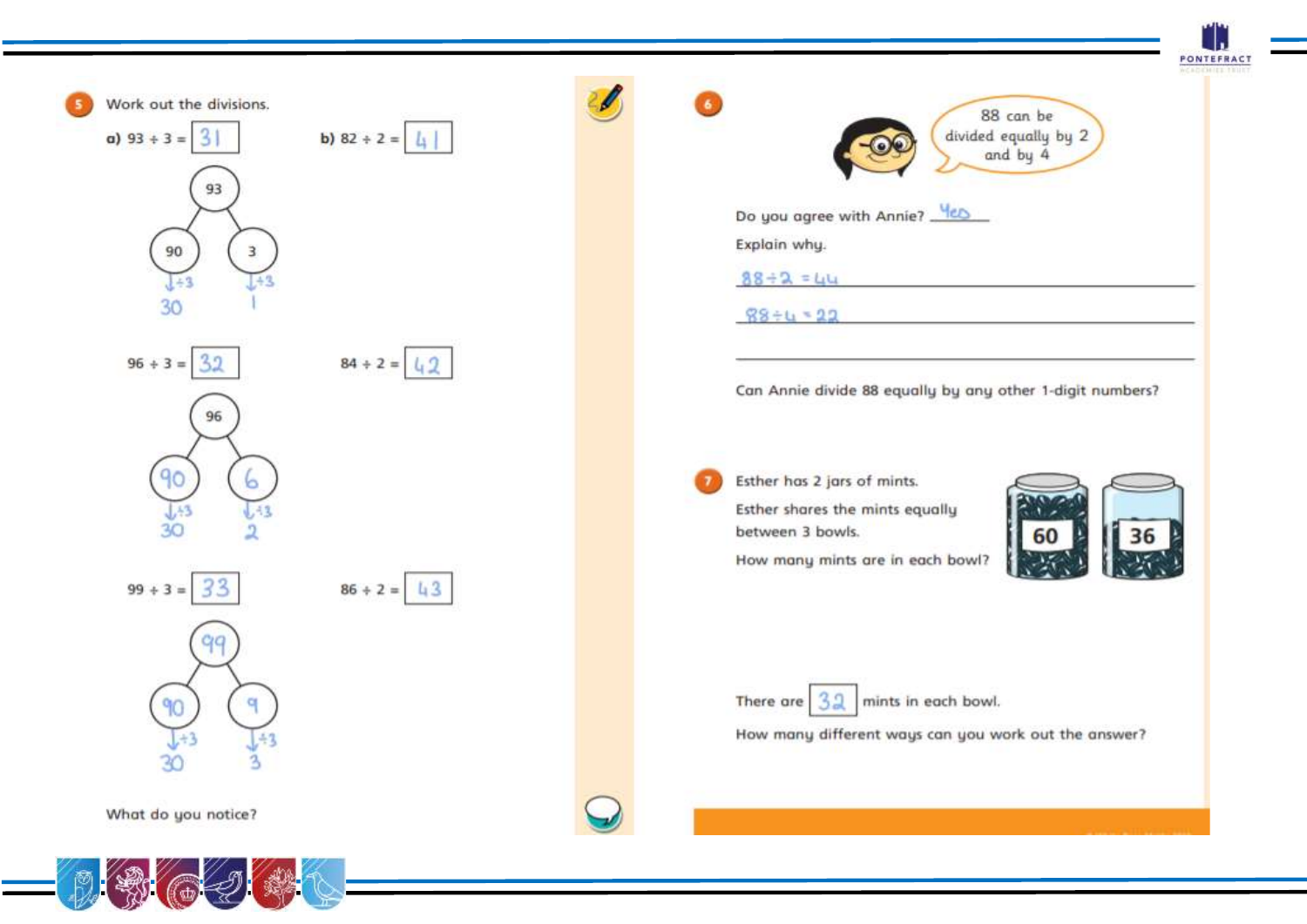



Divide 2-digits by 1-digit (2)

Rosie has 56 pencils.

a) Draw base 10 to represent the pencils.



Rosie shares the 56 pencils equally between 4 pots.

b) Draw base 10 on the place value grid to share the pencils.

| Tens | Ones                                                        |
|------|-------------------------------------------------------------|
|      | $\sigma_{\rm{eff}} = \sigma_{\rm{eff}} = \sigma_{\rm{eff}}$ |
|      | $\mathcal{F}=\mathcal{F}=\mathcal{F}=\mathcal{F}$           |
|      | $\mathbf{r}=\mathbf{r}-\mathbf{a}$ . $\mathbf{a}$           |
|      | <b>E. R. P. P.</b>                                          |

c) How many pencils are in each pot?

d) Did you have to make an exchange?



 $|4|$ 

Rose<br>Maths

Eva has this money.



She wants to share the money equally between 3 people.

a) Use the place value chart to show how Eva can share the money.

| Tens        | <b>Ones</b>                                  |
|-------------|----------------------------------------------|
| £IO         | $\circledR$ $\circledR$ $\circledR$          |
| <b>E</b> IO | $\circledcirc$ $\circledcirc$ $\circledcirc$ |
| <b>EIO</b>  | $\circledR$ $\circledR$ $\circledR$          |

| Divide 72 by 3 |  |
|----------------|--|
| mmmmmmmmm      |  |

| Tens          | Ones                                     |
|---------------|------------------------------------------|
| (10)          | $\circledcirc \circledcirc \circledcirc$ |
| $(10)$ $(10)$ | $\circledcirc \circledcirc \circledcirc$ |
| (10)          | $\circledcirc \circledcirc \circledcirc$ |

Use the place value counters to help you.



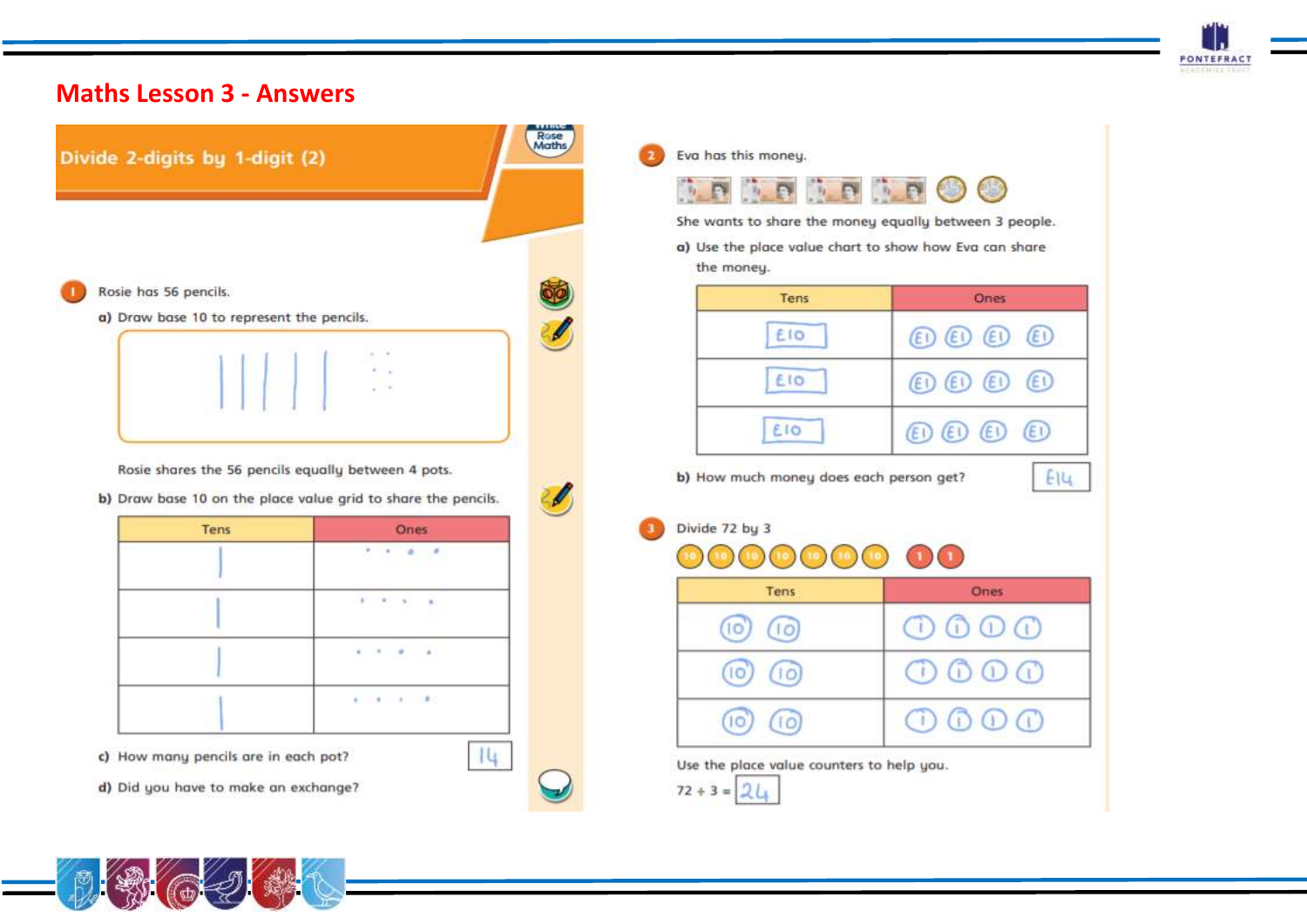



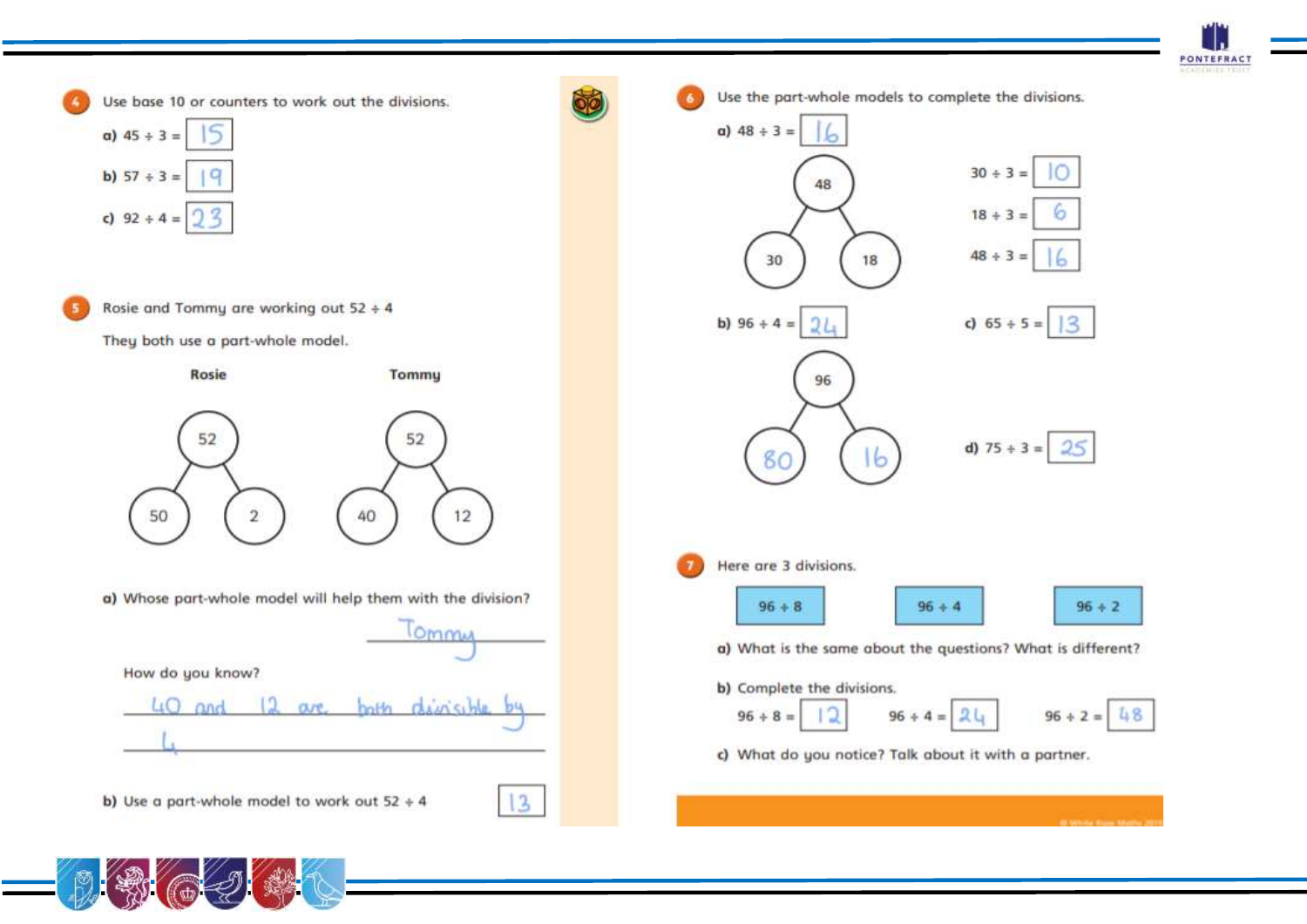

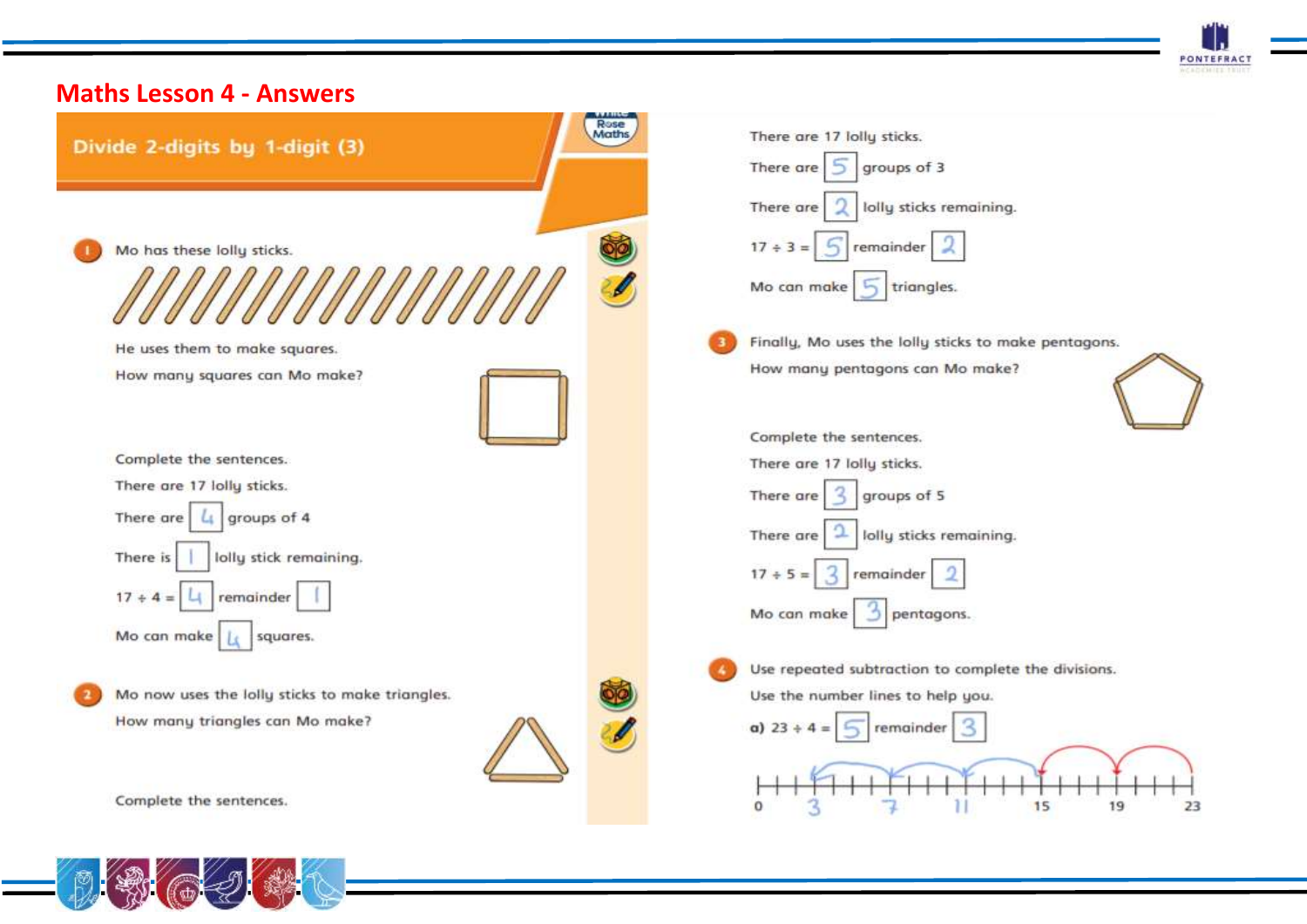

 $51$ 



| Without doing the division, what is the remainder<br>when 76 is divided by 5?<br>Use place value counters and a place value chart to work out<br>the divisions. |  |  |  |
|-----------------------------------------------------------------------------------------------------------------------------------------------------------------|--|--|--|
|                                                                                                                                                                 |  |  |  |
|                                                                                                                                                                 |  |  |  |
|                                                                                                                                                                 |  |  |  |
|                                                                                                                                                                 |  |  |  |
|                                                                                                                                                                 |  |  |  |
|                                                                                                                                                                 |  |  |  |
| a) 87 + 4 = $\sqrt{2}$ remainder $\sqrt{3}$                                                                                                                     |  |  |  |
|                                                                                                                                                                 |  |  |  |
| b) $77 + 3 = 25$ remainder 2                                                                                                                                    |  |  |  |
|                                                                                                                                                                 |  |  |  |
| c) $74 \div 5 = \frac{11}{4}$ remainder $L_+$                                                                                                                   |  |  |  |
|                                                                                                                                                                 |  |  |  |
|                                                                                                                                                                 |  |  |  |
| Teddy has fewer than 60 marbles but more than 40                                                                                                                |  |  |  |
| When he shares them equally into 3 pots he has no remainders                                                                                                    |  |  |  |

When he shares them equally into 5 pots he has remainder 1 How many marbles could Teddy have?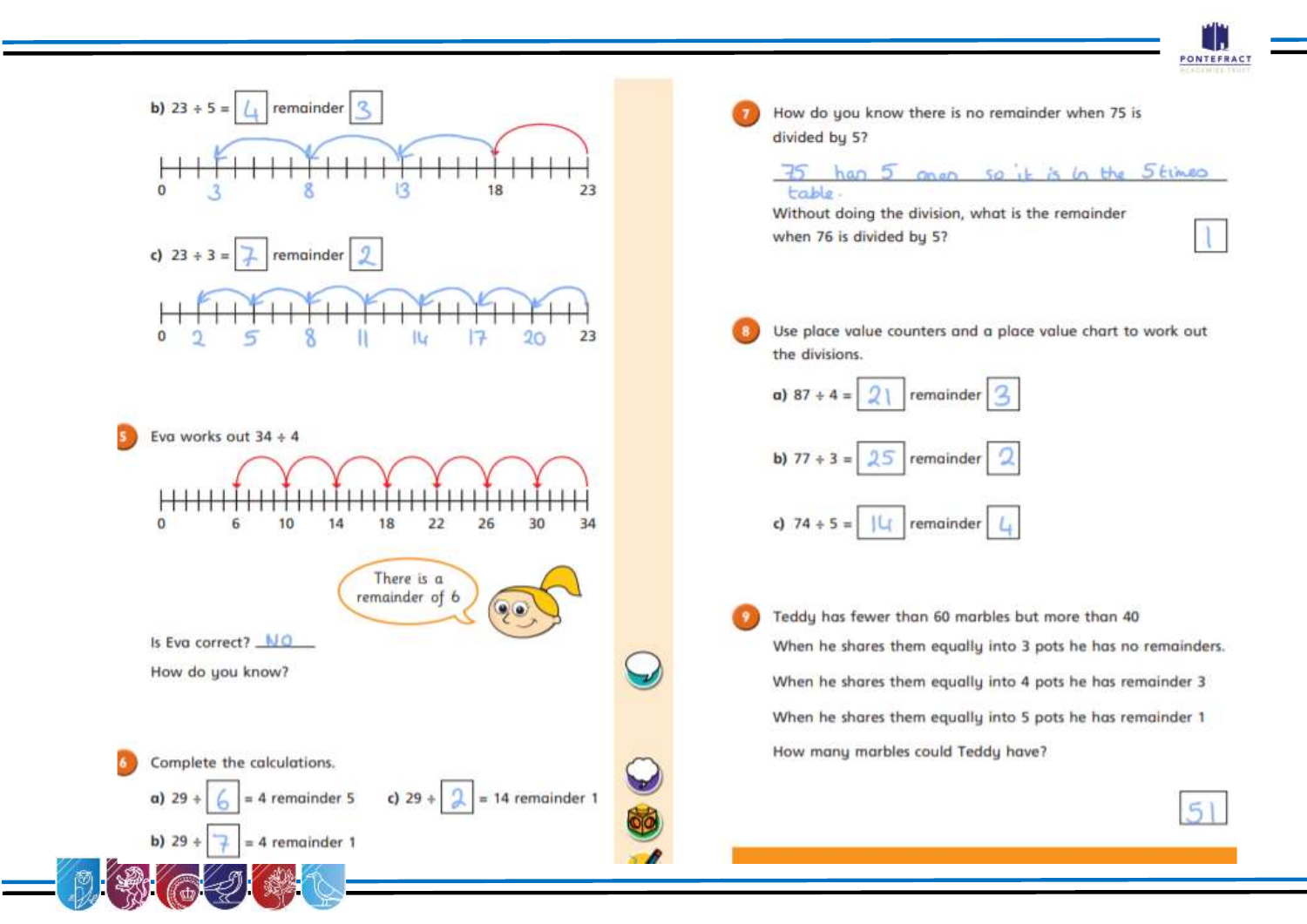

# **Maths Lesson 5 - Answers**

| question | answer                          | marks    |
|----------|---------------------------------|----------|
| 1        | 787                             | 1        |
| 2        | 138                             | 1        |
| 3        | 217                             | 1        |
| 4        | 17                              | 1        |
| 5        | 682                             | 1        |
| 6        | 293                             | 1        |
| 7        | 934                             | 1        |
| 8        | 154                             | 1        |
| 9        | 48                              | 1        |
| 10       | 8                               | 1        |
| 11       | 200                             | 1        |
| 12       | 300                             | 1        |
| 13       | 18                              | 1        |
| 14       | $\frac{5}{7}$                   | 1        |
| 15       | $\frac{6}{10}$ or $\frac{3}{5}$ | 1        |
|          |                                 | Total 15 |

(2) (4)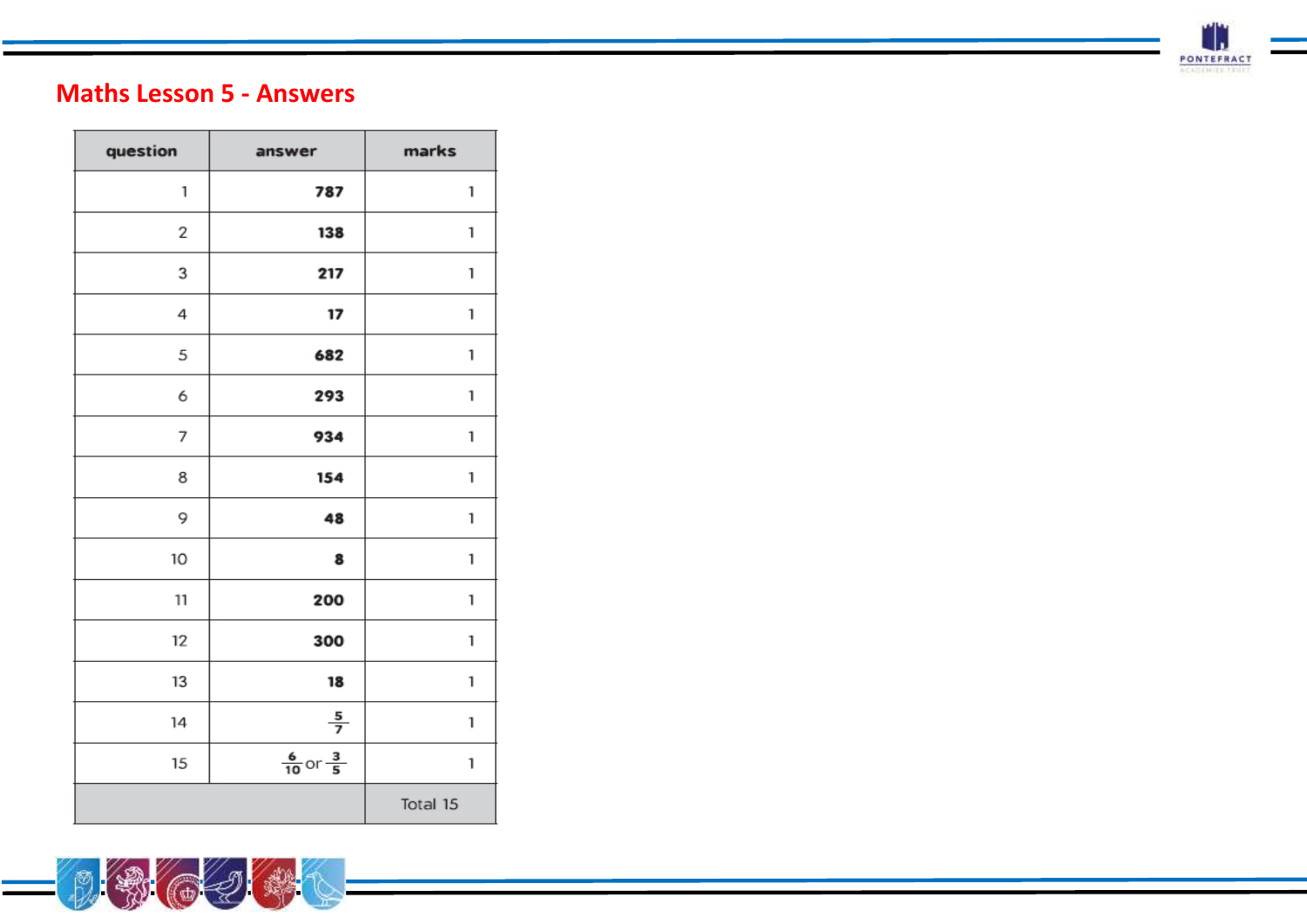

### **English lesson 1- Answers**

### **Where's Everybody? - Poetry**

**Key vocabulary:** apparatus, abandoned, deserted

### **Retrieval**

1.) What is in the head's room? **Half a cup of cooling tea.** 

2.) What adjective is used to describe the hamster? **Lonely**

### **Inference**

3.) Why might the coats in the playground be wet? **The children might have just been outside at playtime before the fire drill and it may have been raining.** 

4.) How might the children be feeling on the playground? **The children might be feeling scared or nervous if they don't know if the fire drill is real or just a practise. The children might have a rush of excitement at coming out of school and doing something unusual.** 

5.) What apparatus might be abandoned in the hall? Justify your answer. **The apparatus in the hall could be P.E. equipment like footballs or hoola hoops as some of the children at the school could have been in the middle of a P.E. lesson.** 

### **Vocabulary**

- 6.) 'Abandoned Apparatus' and 'Silent sand' are examples of what grammatical feature? **Alliteration**
- 7.) Can you find two words that mean almost the same as each other? (Synonyms) **Abandoned and deserted**
- 8.) Can you think of a word that retains the same meaning as 'still' to describe the waters? **Calm, peaceful, quiet, stationary, not-moving**

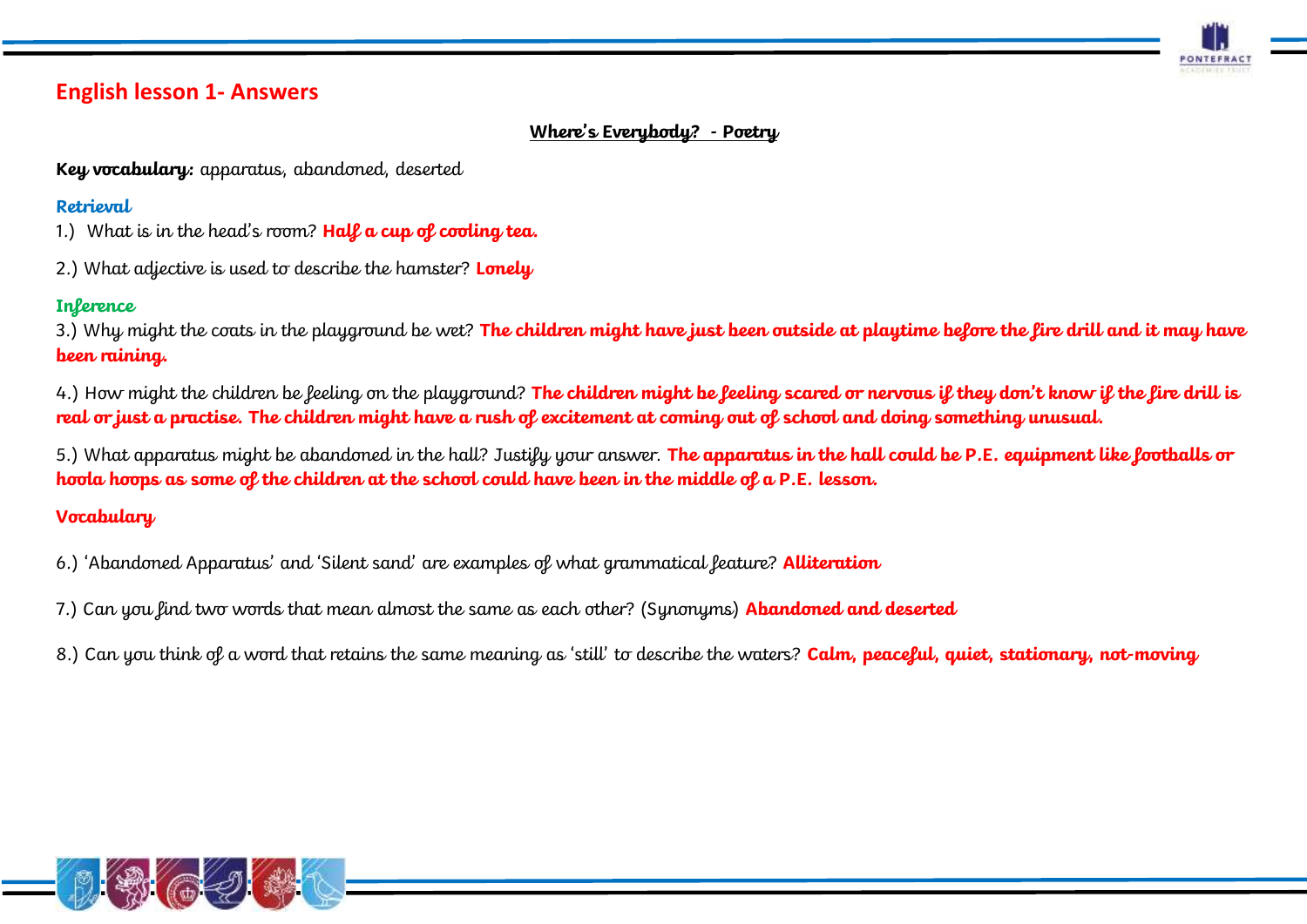King Midas and the Golden Touch

**PONTEFRAC** 

# **Answers**

1. What did King Midas love more than anything else on earth? Tick one.

O Marigold

- $\oslash$  gold
- $O$  his castle
- $O$  money
- 2. Number the events from 1-4 to show the order they happen in the text.
	- The fairy gave Midas a gift.  $\overline{2}$
	- $\boxed{1}$ King Midas loved gold more than anything in the world.
	- $\overline{4}$ Midas and Marigold sat down to breakfast.
	- $\overline{\mathbf{3}}$ Marigold turned to gold.
- 3. What was the first thing Midas turned to gold? Tick one.
	- $O$  some bread
	- $\bigcap$  some water
	- $\oslash$  his bed
	- O Marigold
- 4. Where was Marigold when the King first went to breakfast? Tick one.
	- O her bedroom
	- $O$  the kitchen
	- $\oslash$  the garden
	- $O$  with the king
- 5. Find and copy one word that means the same as 'jug'. pitcher
- 6. Fill in the missing words.

"Fill this pitcher with spring water from the garden. Sprinkle the water on the things you have touched to change them back."

7. Why do you think Midas asked the fairy to take the gift back? Use evidence from the text to support your answer.

Pupils' own responses, such as: I think Midas asked for the fairy to take the gift back because he realised his daughter was more important than gold when he thought he had lost her.

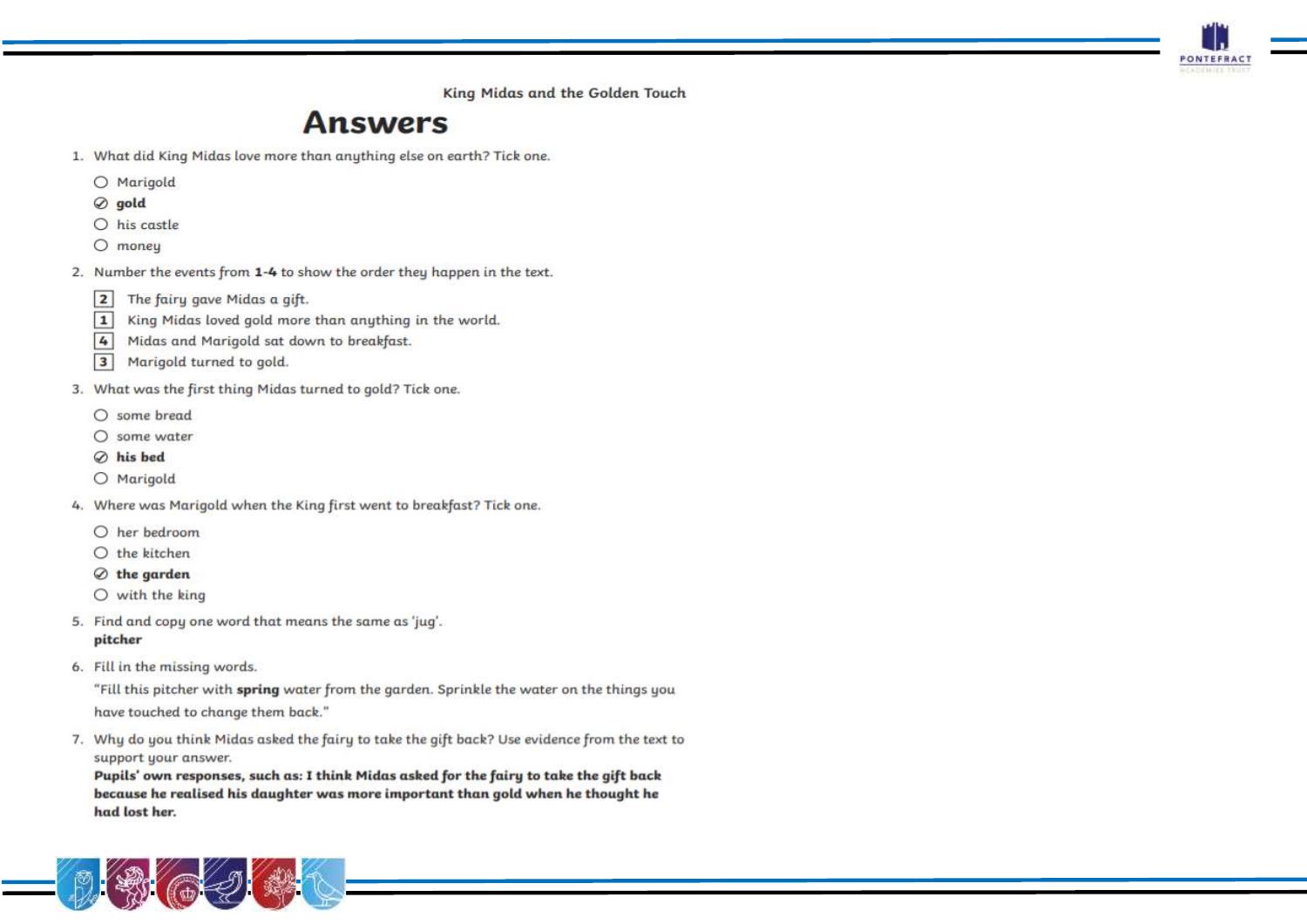

**English Lesson 4- Answers** 

# Spot the Missing Speech Marks Answers

- 1. "What's for dinner dad?" Jacinda asked her dad.
- 2. The witch looked at her sisters and asked, "When will we three meet again?"
- 3. The mouse looked at the fox and quivered, "Please don't eat me."
- 4. "I'm stuck!" declared Sam as he held up his hand. "Can you help me please?"
- 5. "Goal!" shouted the boy as the ball went to the back of the net.
- 6. "John, can you hold this?" asked Joanne.
- 7. "Off with her head!" shouted the Queen of Hearts.
- 8. The policeman asked, "Can I see your licence please?"

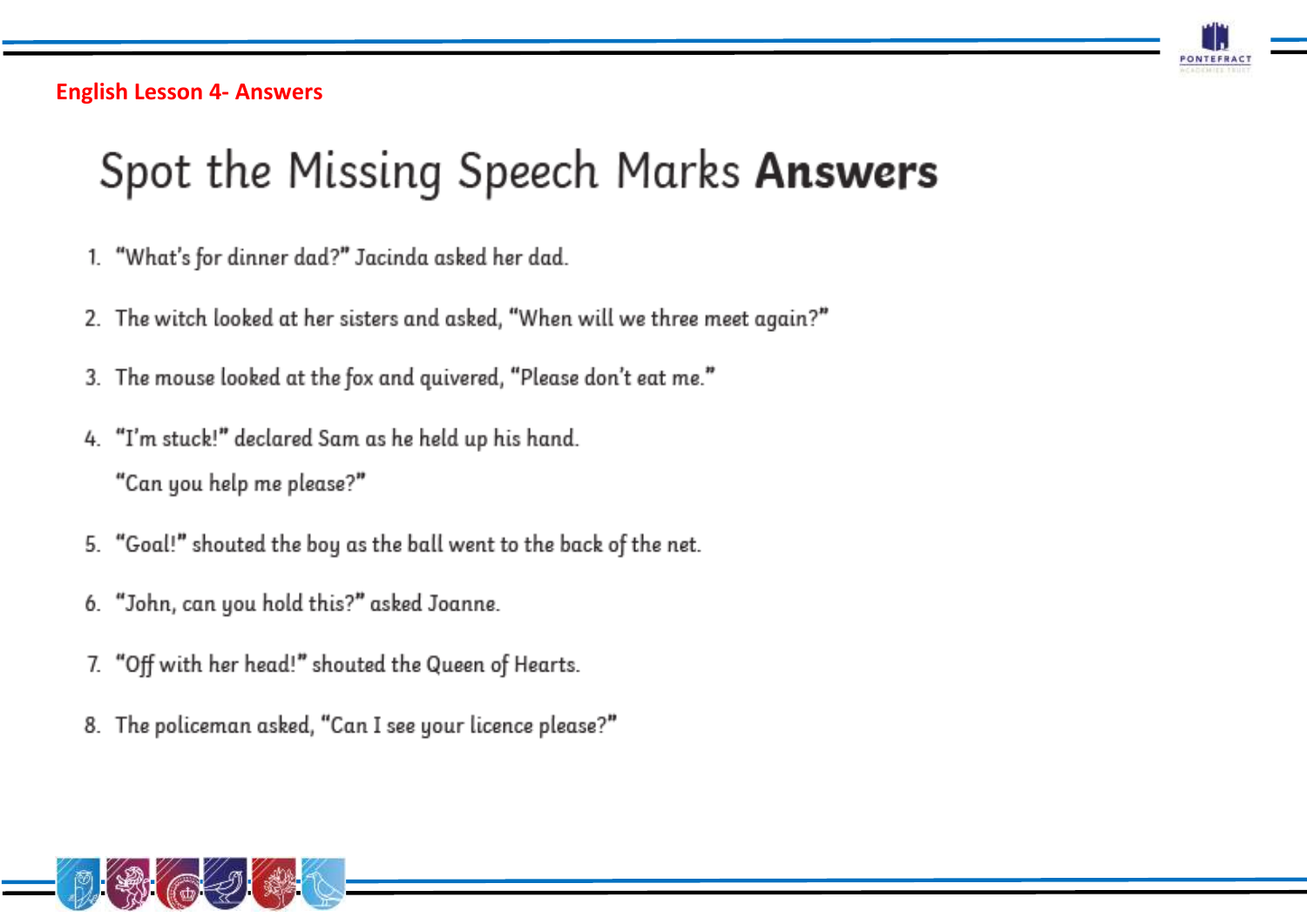

Lesson 3: If you can, upload your character description to Class Dojo.

# Ensure you have included exciting adjectives, a simile and an expanded noun phrase.

Lessons 4 and 5: If you can, upload your work to Class Dojo Send a picture of your inverted commas work to your teacher. Check your sentences follow the rules of using inverted commas to show direct speech.

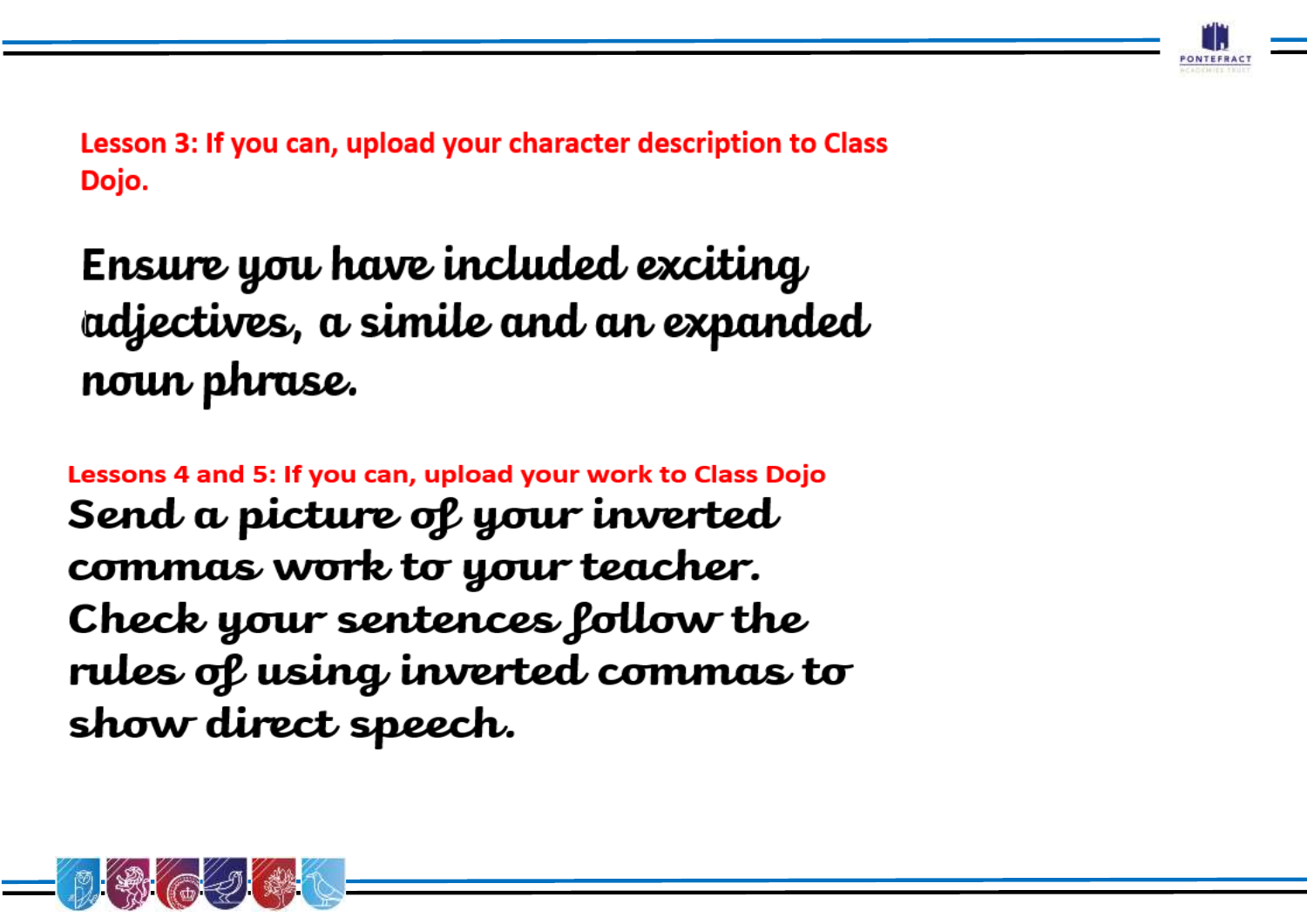

**Science Answers:** 

# <u> Reading for Productivity - Friction</u>

# Rotriosml.

- 1. How does friction impact moving objects? It slows them down
- 2. Explain what would happen if there was no friction. Any acceptable answer- people would slip, car accidents.
- 3. What does friction also produce? Heat

# Vocabulary

- 4. What do you think the word 'reduce' means? Less
- 5. Give one synonym for the word 'difficult'

Hard, tough, demanding.

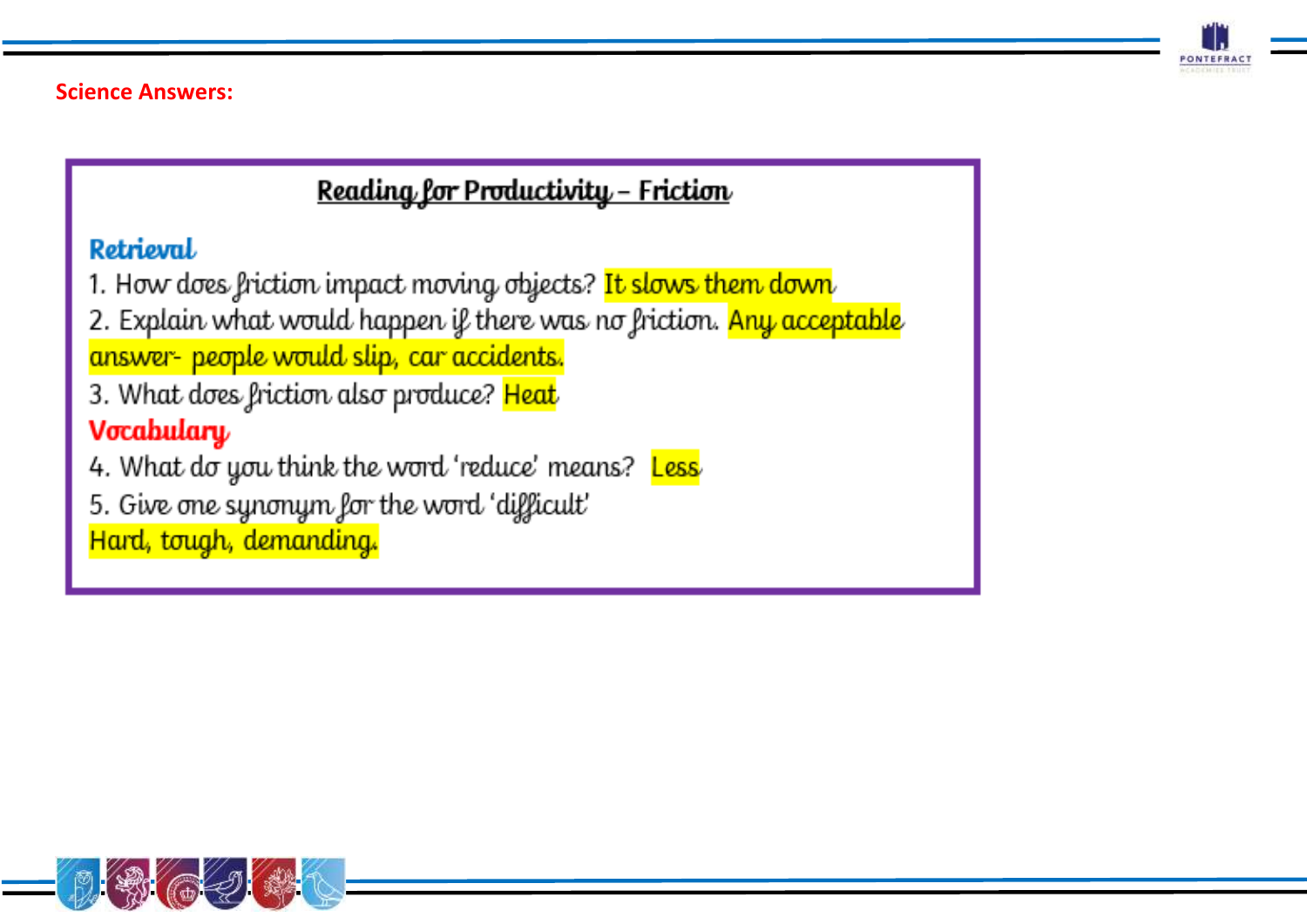

### **DT - Answers**

### **Reading for Productivity in DT**

**Key vocabulary:** puppeteer, manipulate, lateral, vertical, variations, inanimate

**Retrieval**

1.) What is puppetry? Puppetry is a form of theatre that involves the physical manipulation of inanimate objects known as puppets

2.) What types of puppets are easy to make in the classroom? Shadow puppets, marionette puppets, pup up puppets, stick puppets

3.) What is the difference between marionette puppets and hand puppets? Marionette puppets use strings to move and hand puppets use the fingers and hands of the puppeteer.

### **Inference**

4.) Why is it more useful to use a hand and rod puppet for the filming of the Muppets rather than a marionette puppet? Because the audience are more unlikely to see the rods than strings.

# **Vocabulary**

- 5.) What is a 'puppeteer'? The person who controls the puppet
- 6.) What does 'obedient' mean? Complying or willing to comply with an order or request

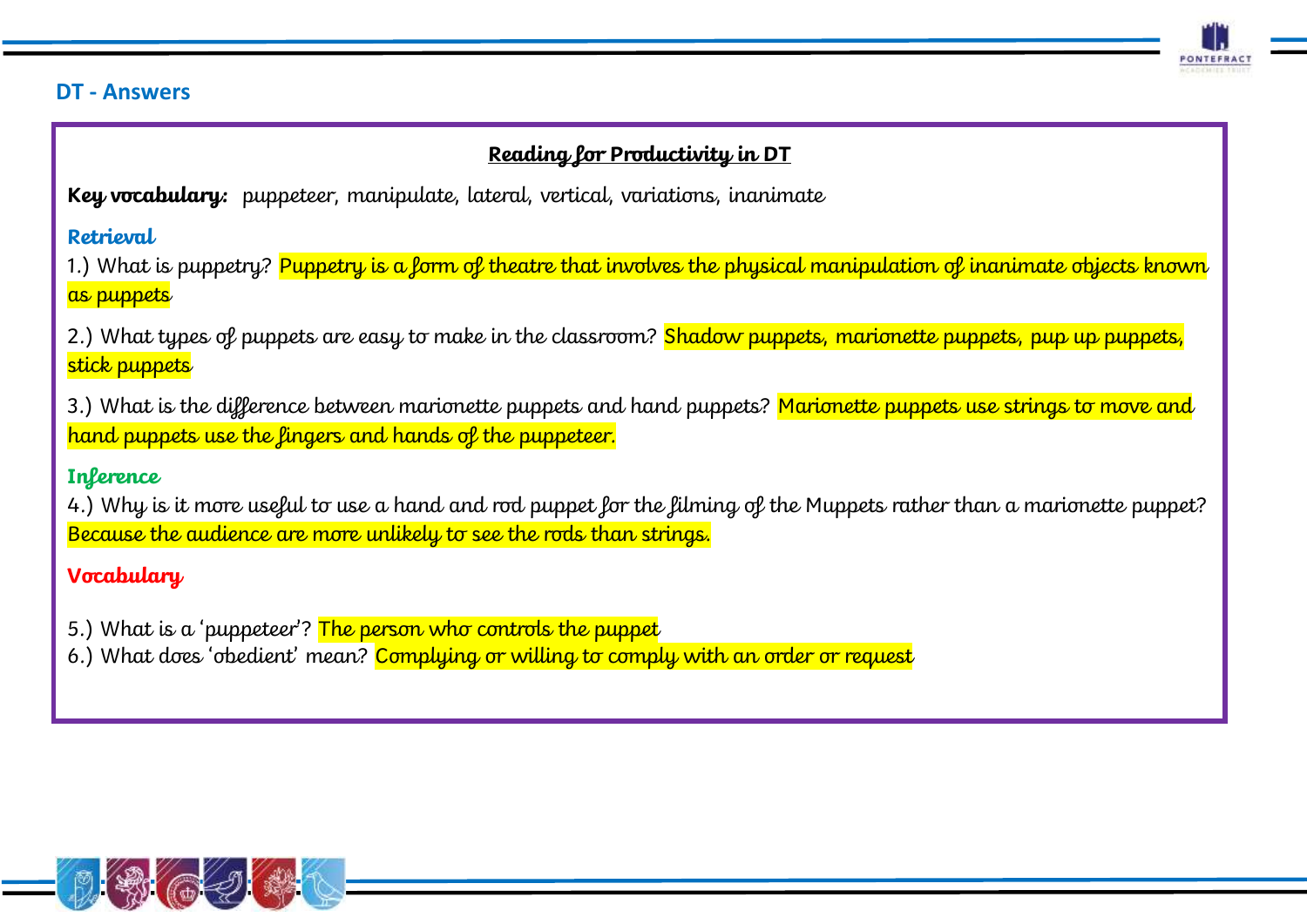

# **Music- Answers**

Reading for Productivity – Improvisation

**ANSWERS** 

Retrieval

- 1. In [music,](https://kids.kiddle.co/Music) improvisation is the art of playing an [instrument](https://kids.kiddle.co/Musical_instrument) (or [singing\)](https://kids.kiddle.co/Sing) in which the [musician](https://kids.kiddle.co/Musician) or musicians make up the music as they play. Improvising is [inventing](https://kids.kiddle.co/Invention) at the same time as one does something.
- 2. 'Improv' is short for improvisation.'
- 3. One of the following –Johann [Sebastian](https://kids.kiddle.co/Johann_Sebastian_Bach) Bach, [Wolfgang](https://kids.kiddle.co/Wolfgang_Amadeus_Mozart) Amadeus [Mozart,](https://kids.kiddle.co/Wolfgang_Amadeus_Mozart) Ludwig van [Beethoven](https://kids.kiddle.co/Ludwig_van_Beethoven) and [Franz](https://kids.kiddle.co/Franz_Liszt) Liszt
- 4. Improvisation is common during a jam session

**Vocabulary** 

5. A composer is someone who writes music.

**Inference** 

6. Accept any suitable response that has a valid reason.

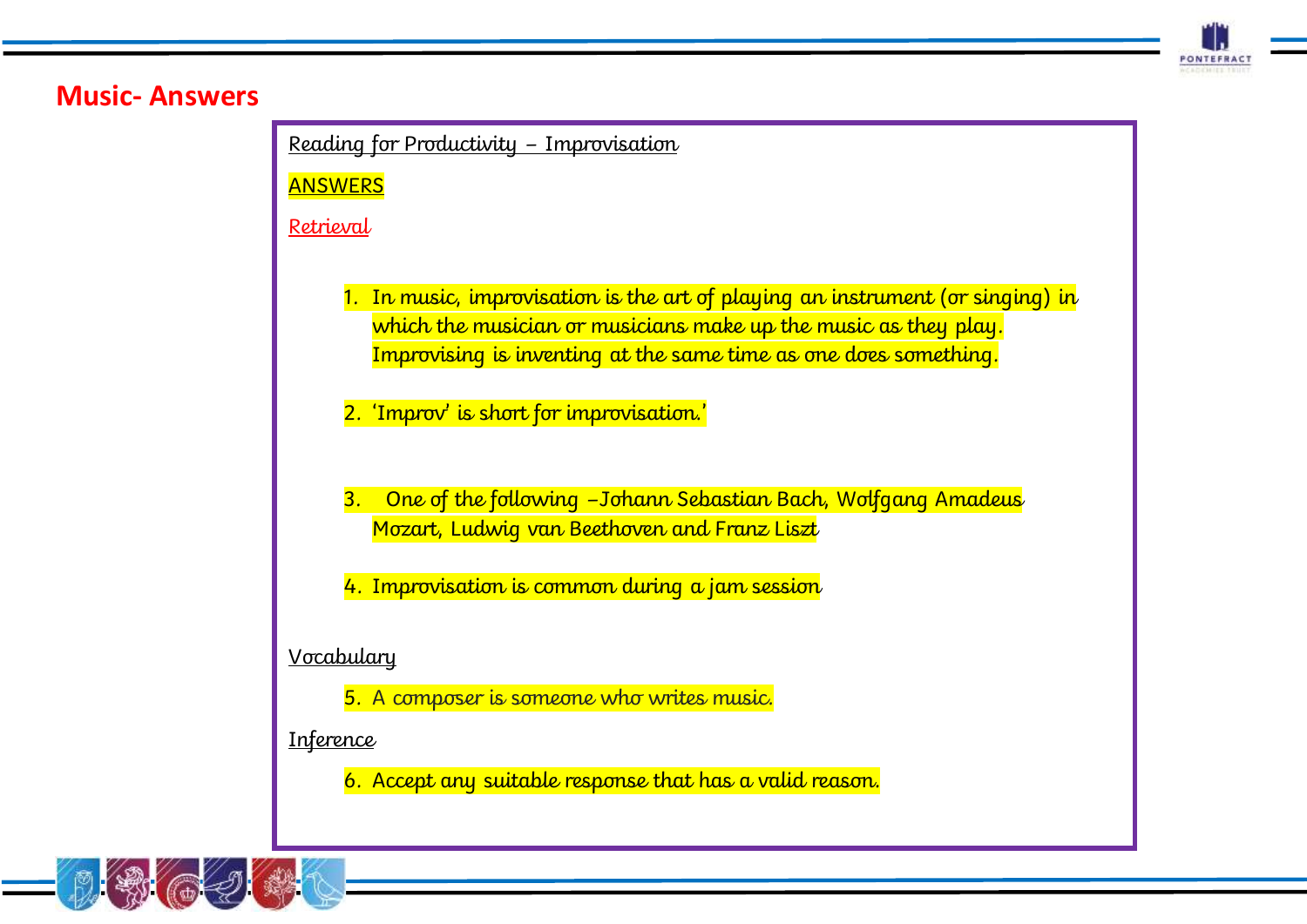

# **Geography - Answers**

#### **Reading for Productivity - Biomes**

**Key vocabulary: ecosystem, biome, deciduous forest, desert, grasslands, rainforest, savanna, taiga and tundra.**

#### **Retrieval**

1.) Copy one sentence from the text which explains what a biome is. An ecosystem covering a large area of a continent is called a biome.

2.) Which 3 animals could you find in the rainforest? Sloths, howler monkeys and jaguars.

#### **Inference**

3.) Why do you think that tundra is located to the north of the map? I think that the light blue/white colour is a tundra because in the text it says tundra's are found "at the top of mountains and the poles" which is where the light blue colour is on the map.

4.) Which biome could we find zebras, giraffes and lions in and where in the world may this biome be located?

I think that they could be found in a savanna biome and I think that this must be in Africa because I know that is where giraffes, zebras and lions live.

### **Vocabulary**

5.) Match the biomes to animals that live there.

Desert Howler monkeys

Savanna e <mark>Penguins</mark>



Rainforest Lions